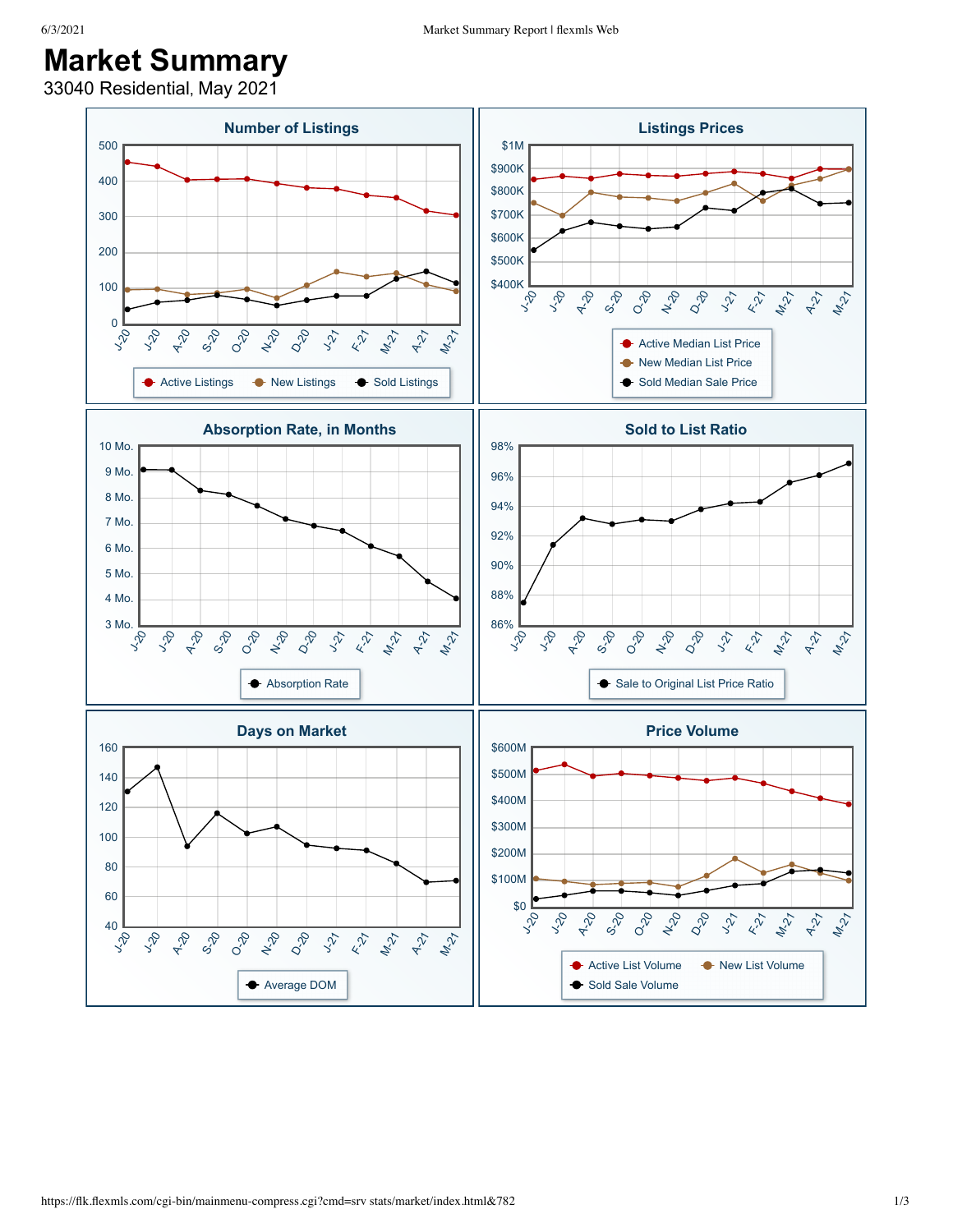| <b>Summary Statistics</b> |               |             |          |                 |                 |           |
|---------------------------|---------------|-------------|----------|-----------------|-----------------|-----------|
|                           | <b>May-21</b> | Mav-20      | $%$ Chg  | <b>2021 YTD</b> | <b>2020 YTD</b> | % Chg $ $ |
| Absorption Rate           | 4.04          | 8.65        | $-53.29$ | 5.45            | 8.67            | $-37.14$  |
| Average List Price        | \$1.271.959   | \$1.140.414 | 11.53    | \$1.166.987     | \$1,120,340     | 4.16      |
| l Median List Price       | \$899,000     | \$847.500   | 6.08     | \$849,000       | \$819.950       | 3.54      |
| Average Sale Price        | \$1.118.103   | \$885.524   | 26.26    | \$1,048,400     | \$865.567       | 21.12     |
| Median Sale Price         | \$754.500     | \$695,000   | 8.56     | \$765,000       | \$675,000       | 13.33     |
| Average DOM               | 70            | 89          | $-21.35$ | N/A             | 88              | N/A       |
| Median DOM                | 33            |             | -57.14   | 41              | 61              | $-32.79$  |

| <b>Sold Listings</b> |                |                   |          |                |                         |          | <b>Pending Listings</b> |                |                   |          |                |                         |          |
|----------------------|----------------|-------------------|----------|----------------|-------------------------|----------|-------------------------|----------------|-------------------|----------|----------------|-------------------------|----------|
|                      |                | <b>This Month</b> |          |                | <b>Year to Date</b>     |          |                         |                | <b>This Month</b> |          |                | <b>Year to Date</b>     |          |
|                      | 2021           | 2020              | % Chg    | 2021           | 2020                    | % Chg    |                         | 2021           | 2020              | % Chg    | 2021           | 2020                    | % Chg    |
| 0-99,999             | 0              | 0                 | 0.0      | 0              | 1                       | $-100.0$ | 0-99,999                | 0              | $\mathbf 0$       | 0.0      | 0              | 0                       | 0.0      |
| 100,000-149,999      | 0              | 0                 | 0.0      | 0              | $\mathbf{1}$            | $-100.0$ | 100,000-149,999         | $\mathbf 0$    | $\mathbf 0$       | 0.0      | 0              | 0                       | 0.0      |
| 150,000-199,999      | 0              | 0                 | 0.0      | $\overline{2}$ | 2                       | 0.0      | 150,000-199,999         | 0              | 1                 | $-100.0$ | 2              | 5                       | $-60.0$  |
| 200,000-249,999      | 2              | 0                 | N/A      | 8              | 4                       | 100.0    | 200,000-249,999         | 0              | $\mathbf 0$       | 0.0      | 5              | 2                       | 150.0    |
| 250,000-299,999      | 0              | 3                 | $-100.0$ | 11             | 8                       | 37.5     | 250,000-299,999         | 0              | $\overline{c}$    | $-100.0$ | 10             | $\overline{7}$          | 42.9     |
| 300,000-349,999      | 3              | $\mathbf{0}$      | N/A      | 11             | 6                       | 83.3     | 300,000-349,999         | 0              | $\mathbf{1}$      | $-100.0$ | 8              | 3                       | 166.7    |
| 350,000-399,999      | 5              | $\overline{2}$    | 150.0    | 26             | 12                      | 116.7    | 350,000-399,999         | 1              | $\mathbf{1}$      | 0.0      | 24             | 10                      | 140.0    |
| 400,000-449,999      | 4              | 4                 | 0.0      | 30             | 20                      | 50.0     | 400,000-449,999         | 1              | $\overline{4}$    | $-75.0$  | 22             | 19                      | 15.8     |
| 450,000-499,999      | 4              | 5                 | $-20.0$  | 23             | 16                      | 43.8     | 450,000-499,999         | 3              | $\overline{2}$    | 50.0     | 33             | 15                      | 120.0    |
| 500,000-549,999      | 8              | $\overline{c}$    | 300.0    | 32             | 17                      | 88.2     | 500,000-549,999         | 1              | $\mathbf{1}$      | 0.0      | 25             | 13                      | 92.3     |
| 550,000-599,999      | 4              | $\overline{2}$    | 100.0    | 23             | 12                      | 91.7     | 550,000-599,999         | 3              | 6                 | $-50.0$  | 20             | 19                      | 5.3      |
| 600,000-649,999      | 5              | 0                 | N/A      | 29             | 16                      | 81.3     | 600,000-649,999         | 4              | $\mathbf{1}$      | 300.0    | 20             | 11                      | 81.8     |
| 650,000-699,999      | 11             | 5                 | 120.0    | 40             | 17                      | 135.3    | 650,000-699,999         | 3              | $\overline{4}$    | $-25.0$  | 45             | 18                      | 150.0    |
| 700,000-749,999      | $\overline{7}$ | $\overline{2}$    | 250.0    | 25             | 12                      | 108.3    | 700,000-749,999         | $\overline{2}$ | $\mathbf{1}$      | 100.0    | 22             | 10                      | 120.0    |
| 750,000-799,999      | 9              | $\mathbf{1}$      | 800.0    | 27             | 6                       | 350.0    | 750,000-799,999         | 0              | 6                 | $-100.0$ | 20             | 12                      | 66.7     |
| 800,000-849,999      | 4              | 5                 | $-20.0$  | 25             | 13                      | 92.3     | 800,000-849,999         | 0              | 3                 | $-100.0$ | 18             | 9                       | 100.0    |
| 850,000-899,999      | 5              | 3                 | 66.7     | 30             | 14                      | 114.3    | 850,000-899,999         | 1              | $\mathbf{1}$      | 0.0      | 31             | 20                      | 55.0     |
| 900,000-949,999      | 0              | $\mathbf{0}$      | 0.0      | 13             | $\overline{7}$          | 85.7     | 900,000-949,999         | 0              | 0                 | 0.0      | 13             | $\overline{2}$          | 550.0    |
| 950,000-999,999      | 3              | 0                 | N/A      | 14             | 3                       | 366.7    | 950,000-999,999         | $\overline{c}$ | 0                 | N/A      | 17             | 10                      | 70.0     |
| 1,000,000-1,099,999  | 0              | $\overline{2}$    | $-100.0$ | 6              | 10                      | $-40.0$  | 1,000,000-1,099,999     | 1              | $\mathbf{1}$      | 0.0      | $\overline{7}$ | 5                       | 40.0     |
| 1,100,000-1,199,999  | 0              | $\mathbf{1}$      | $-100.0$ | 14             | 8                       | 75.0     | 1,100,000-1,199,999     | 1              | 3                 | $-66.7$  | 11             | 12                      | $-8.3$   |
| 1,200,000-1,299,999  | 6              | 4                 | 50.0     | 20             | 12 <sup>2</sup>         | 66.7     | 1,200,000-1,299,999     | 3              | $\mathbf{1}$      | 200.0    | 20             | 8                       | 150.0    |
| 1,300,000-1,399,999  | 4              | $\mathbf{0}$      | N/A      | 18             | 5                       | 260.0    | 1,300,000-1,399,999     | 0              | 0                 | 0.0      | 9              | $\overline{7}$          | 28.6     |
| 1,400,000-1,499,999  | 1              | 1                 | 0.0      | 11             | 2                       | 450.0    | 1,400,000-1,499,999     | 0              | 0                 | 0.0      | 14             | 2                       | 600.0    |
| 1,500,000-1,599,999  | 0              | 0                 | 0.0      | $\overline{2}$ | 3                       | $-33.3$  | 1,500,000-1,599,999     | 0              | $\mathbf{1}$      | $-100.0$ | $\overline{2}$ | 5                       | $-60.0$  |
| 1,600,000-1,699,999  | 3              | 0                 | N/A      | 8              | 0                       | N/A      | 1,600,000-1,699,999     | 4              | $\mathbf{1}$      | 300.0    | 8              | $\mathbf{1}$            | 700.0    |
| 1,700,000-1,799,999  | 5              | $\mathbf{1}$      | 400.0    | 10             | 5                       | 100.0    | 1,700,000-1,799,999     | 1              | $\mathbf{1}$      | 0.0      | 8              | 2                       | 300.0    |
| 1,800,000-1,899,999  | 1              | $\overline{2}$    | $-50.0$  | 11             | 3                       | 266.7    | 1,800,000-1,899,999     | $\overline{2}$ | $\mathbf{1}$      | 100.0    | 9              | 6                       | 50.0     |
| 1,900,000-1,999,999  | 0              | $\mathbf{0}$      | 0.0      | $\overline{2}$ | $\overline{2}$          | 0.0      | 1,900,000-1,999,999     | 0              | $\mathbf{1}$      | $-100.0$ | 13             | 3                       | 333.3    |
| 2,000,000-2,249,999  | 6              | 0                 | N/A      | 22             | 0                       | N/A      | 2,000,000-2,249,999     | $\overline{c}$ | 0                 | N/A      | 11             | 0                       | N/A      |
| 2,250,000-2,499,999  | 6              | 0                 | N/A      | 15             | 3                       | 400.0    | 2,250,000-2,499,999     | 2              | $\mathbf{1}$      | 100.0    | 20             | 2                       | 900.0    |
| 2,500,000-2,749,999  | 2              | $\mathbf{0}$      | N/A      | 8              | $\overline{c}$          | 300.0    | 2,500,000-2,749,999     | 1              | $\mathbf{0}$      | N/A      | 10             | $\overline{\mathbf{c}}$ | 400.0    |
| 2,750,000-2,999,999  | 3              | $\mathbf{0}$      | N/A      | 8              | 0                       | N/A      | 2,750,000-2,999,999     | 1              | $\mathbf{0}$      | N/A      | 9              | $\overline{2}$          | 350.0    |
| 3,000,000-3,249,999  | 1              | 0                 | N/A      | 6              | $\mathbf{1}$            | 500.0    | 3,000,000-3,249,999     | 0              | 0                 | 0.0      | $\overline{2}$ | 0                       | N/A      |
| 3,250,000-3,499,999  | 0              | 0                 | 0.0      | 3              | $\mathbf{1}$            | 200.0    | 3,250,000-3,499,999     | 0              | $\mathbf{1}$      | $-100.0$ | 4              | 3                       | 33.3     |
| 3,500,000-3,749,999  | 1              | 0                 | N/A      | 2              | 0                       | N/A      | 3,500,000-3,749,999     | 1              | 0                 | N/A      | 2              | 0                       | N/A      |
| 3,750,000-3,999,999  | 1              | 0                 | N/A      | 5              | 0                       | N/A      | 3,750,000-3,999,999     | 0              | $\mathbf 0$       | 0.0      | 6              | 0                       | N/A      |
| 4,000,000-4,249,999  | 0              | $\mathbf{0}$      | 0.0      | 0              | $\mathbf{1}$            | $-100.0$ | 4,000,000-4,249,999     | 0              | $\mathbf{0}$      | 0.0      | 0              | 0                       | 0.0      |
| 4,250,000-4,499,999  | 0              | 0                 | 0.0      | 1              | 0                       | N/A      | 4,250,000-4,499,999     | 0              | $\mathbf 0$       | 0.0      | 0              | $\mathbf{1}$            | $-100.0$ |
| 4,500,000-4,749,999  | 0              | 0                 | 0.0      | 0              | $\mathbf{1}$            | $-100.0$ | 4,500,000-4,749,999     | 0              | $\mathbf 0$       | 0.0      | 0              | 0                       | 0.0      |
| 4,750,000-4,999,999  | 0              | 0                 | 0.0      | 0              | 0                       | 0.0      | 4,750,000-4,999,999     | 0              | 0                 | 0.0      | 1              | 0                       | N/A      |
| $5,000,000+$         | 0              | $\mathbf{1}$      | $-100.0$ | 2              | $\overline{\mathbf{c}}$ | 0.0      | 5,000,000+              | 0              | $\mathbf{1}$      | $-100.0$ | 1              | 3                       | $-66.7$  |
| Totals               | 114            | 46                | 147.8    | 543            | 248                     | 119.0    | <b>Totals</b>           | 40             | 47                | $-14.9$  | 502            | 249                     | 101.6    |
|                      |                |                   |          |                |                         |          |                         |                |                   |          |                |                         |          |